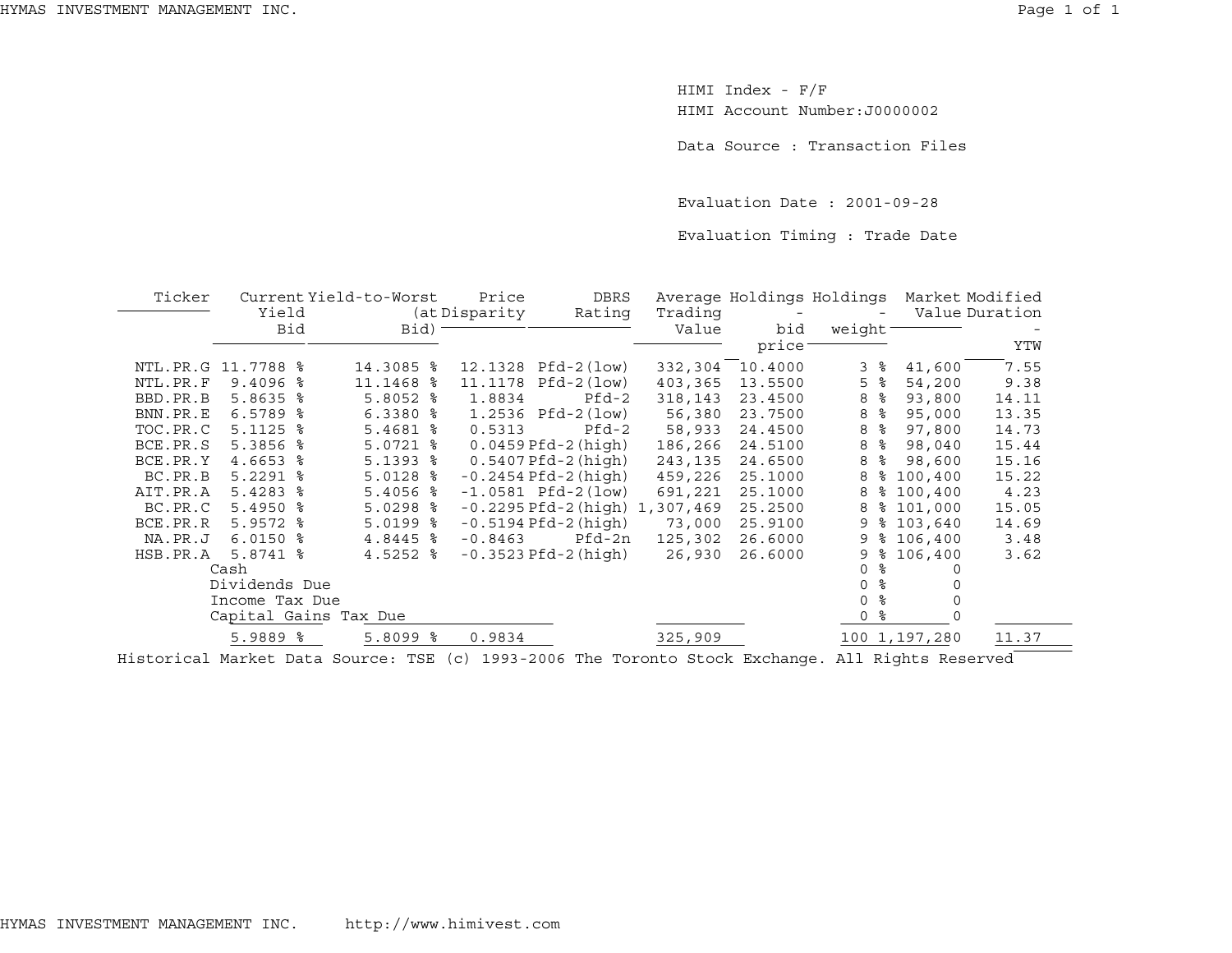HIMI Index - FloaterHIMI Account Number:J0000003

Data Source : Transaction Files

Evaluation Date : 2001-09-28

Evaluation Timing : Trade Date

| Ticker            | Yield          | Current Yield-to-Worst | Price<br>(at Disparity   | Rating Trading | DBRS Average Holdings Holdings | $\overline{\phantom{0}}$ | Market Modified | Value Duration |
|-------------------|----------------|------------------------|--------------------------|----------------|--------------------------------|--------------------------|-----------------|----------------|
|                   | <b>Bid</b>     | Bid)                   |                          | Value          | bid<br>price                   | weight                   |                 | YTW            |
|                   |                |                        |                          |                |                                |                          |                 |                |
| TFC.PR.A 5.2954 % |                | $5.3099$ $8$           | $-1.0761$ Pfd $-2$ (low) | 28,869         | 17.3500                        | $22$ $\frac{6}{5}$       | 69,400          | 14.98          |
| BNN.PR.B 5.1761 % |                | $5.1892$ $%$           | $-1.4026$ Pfd $-2$ (low) | 32,494         | 17.7500                        | $22$ %                   | 71,000          | 15.18          |
| PWF.PR.A 4.5483 % |                | $4.5991$ %             | $-0.6623$ Pfd $-1$ (low) | 44,423         | 20,2000                        | $25$ $\frac{6}{5}$       | 80,800          | 16.19          |
| AL. PR.E 5.1877 % |                | $-14.0080$ %           | $-2.5539$ Pfd $-2$ (low) | 52,887         | 25.3000                        |                          | 31 % 101,200    | 0.09           |
|                   | Cash           |                        |                          |                |                                | 0 %                      |                 |                |
|                   | Dividends Due  |                        |                          |                |                                | 0 %                      |                 |                |
|                   | Income Tax Due |                        |                          |                |                                | 0 <sub>8</sub>           |                 |                |
|                   |                | Capital Gains Tax Due  |                          |                |                                | 0 %                      |                 |                |
|                   | $5.0481$ %     | $-0.9586$ %            | $-1.5082$                | 41,105         |                                |                          | 100 % 322,400   | 10.65          |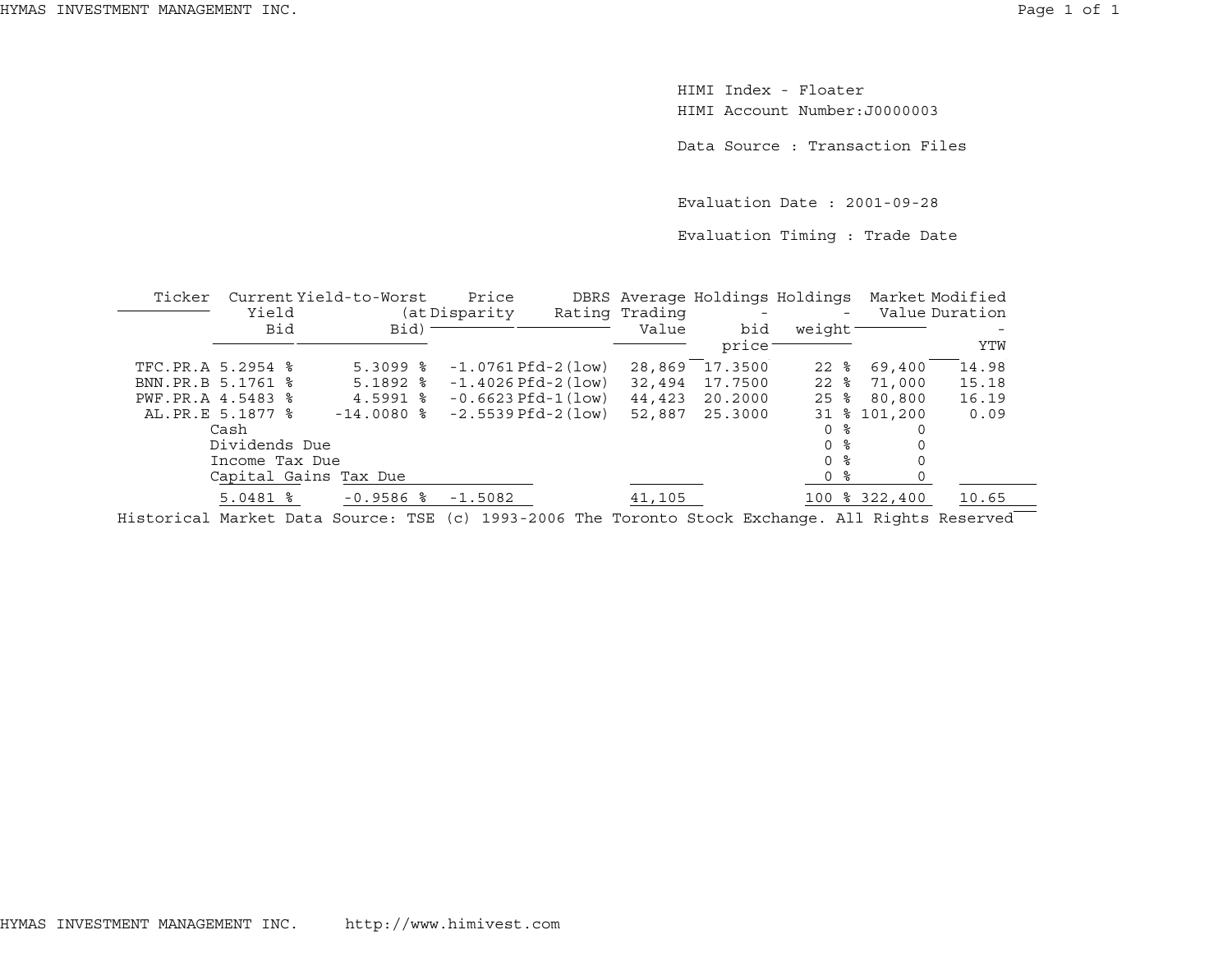HIMI Index - Perpetual (Premium) HIMI Account Number:J0000007

Data Source : Transaction Files

Evaluation Date : 2001-09-28

Evaluation Timing : Trade Date

| Ticker            | Yield                  | Current Yield-to-Worst |                        | Price<br>(at Disparity |                                              | Rating Trading | DBRS Average Holdings Holdings Market Modified |                     |               | Value Duration |
|-------------------|------------------------|------------------------|------------------------|------------------------|----------------------------------------------|----------------|------------------------------------------------|---------------------|---------------|----------------|
|                   | Bid                    |                        | Bid)                   |                        |                                              | Value          | bid                                            | weight <sup>-</sup> |               |                |
|                   |                        |                        |                        |                        |                                              |                | price                                          |                     |               | YTW            |
| POW.PR.A 5.5955 % |                        |                        | $5.5779$ $\frac{6}{5}$ |                        | $-0.1192$ Pfd $-2$ (high)n $138,918$ 25.0200 |                |                                                |                     | 19 % 100,080  | 5.63           |
| RY.PR.O 5.3816 %  |                        |                        | $5.2482$ $\frac{8}{3}$ |                        | $-0.8801$ Pfd $-1$ (low)n 99,647 25.5500     |                |                                                |                     | 20 % 102,200  | 5.75           |
| CP.PR.A 5.4119 %  |                        |                        | $4.7998$ $\frac{8}{3}$ | $-0.1666$              |                                              |                | Pfd-2 575,550 26.1000                          |                     | 20 % 104,400  | 5.54           |
| RY.PR.S 5.6691 %  |                        |                        | $5.1557$ $\frac{6}{5}$ |                        | $-0.4551$ Pfd $-1$ (low)n 559,712 26.9000    |                |                                                |                     | 21 % 107,600  | 6.93           |
| CLI.PR.A 6.0364 % |                        |                        | $4.3142$ $%$           |                        | $0.0000$ $Pfd-1(low)$                        |                | 55,166 26.9200                                 |                     | 21 % 107,680  | 3.41           |
|                   | Cash                   |                        |                        |                        |                                              |                |                                                | 0 %                 |               |                |
|                   | Dividends Due          |                        |                        |                        |                                              |                |                                                | 0 %                 |               |                |
|                   | Income Tax Due         |                        |                        |                        |                                              |                |                                                | 0 <sup>8</sup>      |               |                |
|                   | Capital Gains Tax Due  |                        |                        |                        |                                              |                |                                                | 0 %                 |               |                |
|                   | $5.6230$ $\frac{6}{5}$ |                        | $5.0100$ $\frac{6}{5}$ | $-0.3223$              |                                              | 288,029        |                                                |                     | 100 % 521,960 | 5.45           |
|                   |                        |                        |                        |                        |                                              |                |                                                |                     |               |                |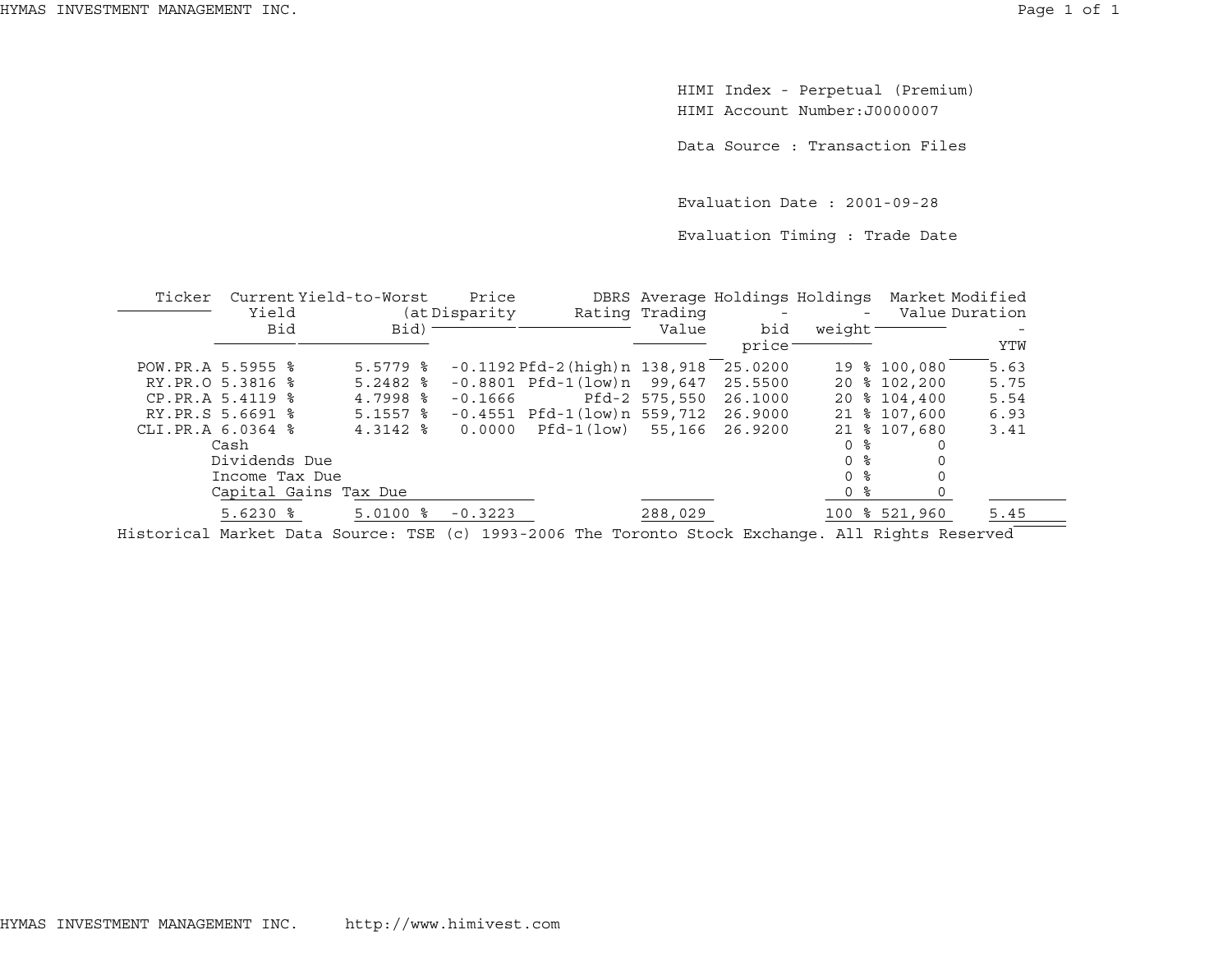HIMI Index - Interest Bearing HIMI Account Number:J0000006

Data Source : Transaction Files

Evaluation Date : 2001-09-28

Evaluation Timing : Trade Date

| Ticker              |                        | Current Yield-to-Worst | Price          |                          |                |         | DBRS Average Holdings Holdings Market Modified |              |                |
|---------------------|------------------------|------------------------|----------------|--------------------------|----------------|---------|------------------------------------------------|--------------|----------------|
|                     | Yield                  |                        | (at Disparity) |                          | Rating Trading |         | $-$                                            |              | Value Duration |
|                     | Bid                    | Bid)                   |                |                          | Value          | bid     | weight                                         |              |                |
|                     |                        |                        |                |                          |                | price   |                                                |              | YTW            |
|                     | MG.PR.A 8.3967 %       | 7.5763 %               | 1.9677         |                          | Pfd-2 207,842  | 25.7600 |                                                | 14 % 103,040 | 2.68           |
|                     | TA.PR.A 7.2115 %       | $5.8640$ %             | $-0.9265$      |                          | Pfd-2 108,046  | 26.0000 |                                                | 14 % 104,000 | 2.38           |
| ENB. PR. B 7.2881 % |                        | $5.9856$ %             | $-0.7226$      |                          | Pfd-2 116,630  | 26.0700 |                                                | 14 % 104,280 | 2.57           |
|                     | TA.PR.B 7.7995 %       | $6.6609$ $\frac{6}{3}$ | 0.6980         | Pfd-2                    | 99,448         | 26.1300 |                                                | 14 % 104,520 | 2.92           |
| ENB.PR.C 7.5160 %   |                        | $5.7663$ $\frac{6}{5}$ | $-0.3524$      | Pfd-2                    | 88,451         | 26.6100 |                                                | 14 % 106,440 | 2.79           |
|                     | SU.PR.A 8.3413 %       | $5.4513$ $%$           |                | $-0.3753$ Pfd $-2$ (low) | 220,409        | 27.1300 |                                                | 15 % 108,520 | 2.28           |
| AEC.PR.A 7.7782 %   |                        | $5.1000$ %             | $-0.5967$      |                          | Pfd-2 143,266  | 27.3200 | 15                                             | \$109.280    | 2.62           |
|                     | Cash                   |                        |                |                          |                |         | ႜ<br>0                                         |              |                |
|                     | Dividends Due          |                        |                |                          |                |         | 0 %                                            |              |                |
|                     | Income Tax Due         |                        |                |                          |                |         | 0 %                                            |              |                |
|                     |                        | Capital Gains Tax Due  |                |                          |                |         | 0 %                                            | 0            |                |
|                     | $7.7635$ $\frac{6}{5}$ | $6.0447$ %             | $-0.0533$      |                          | 140,794        |         | 100                                            | 8740,080     | 2.60           |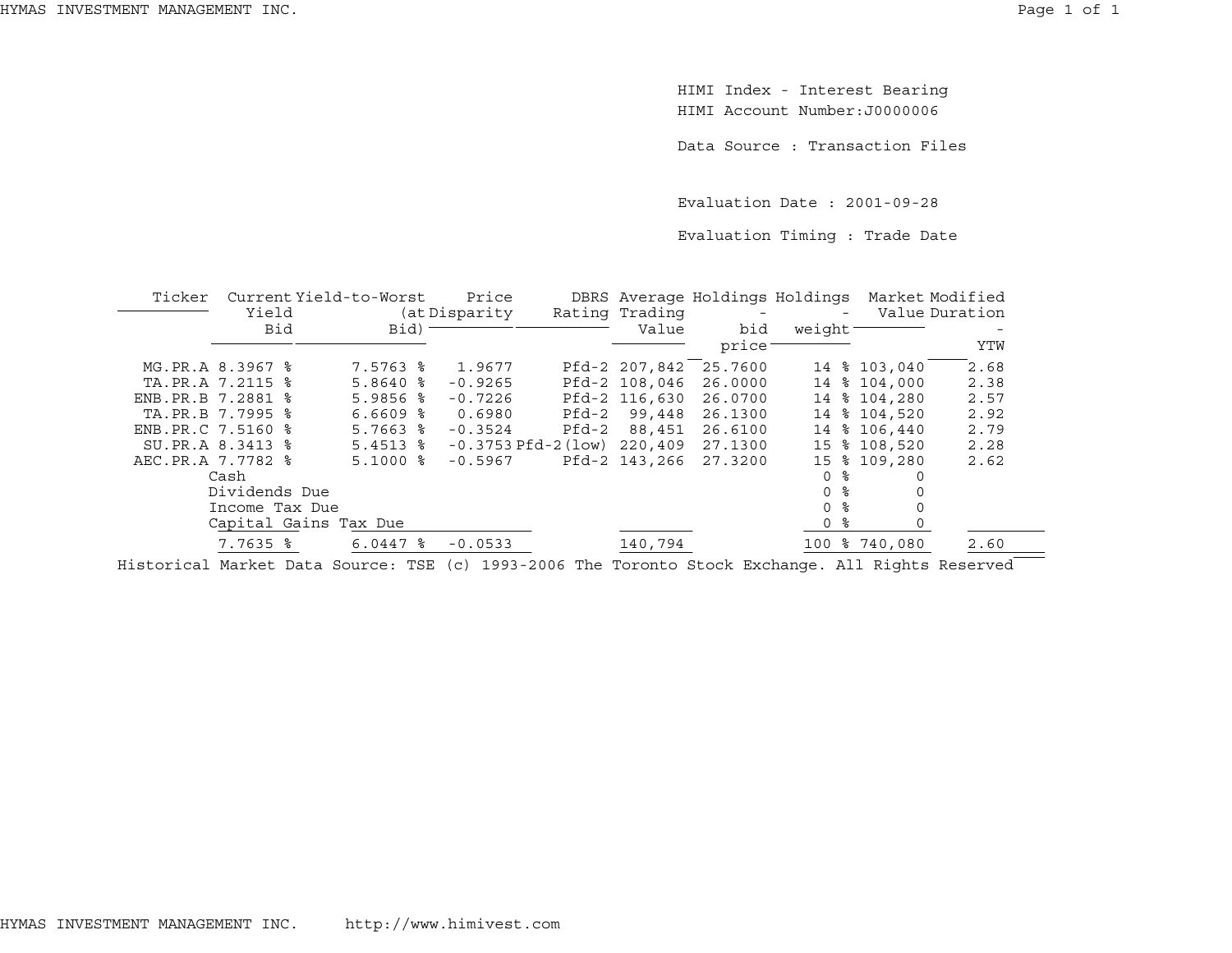HIMI Index - Split Share HIMI Account Number:J0000005

Data Source : Transaction Files

Evaluation Date : 2001-09-28

Evaluation Timing : Trade Date

| Ticker             |                        | Current Yield-to-Worst | Price                | <b>DBRS</b> |                 | Average Holdings Holdings |               | Market Modified |                |
|--------------------|------------------------|------------------------|----------------------|-------------|-----------------|---------------------------|---------------|-----------------|----------------|
|                    | Yield                  |                        | (at Disparity Rating |             | Trading         |                           |               |                 | Value Duration |
|                    | Bid                    | Bid)                   |                      |             | Value           | bid                       | weight        |                 |                |
|                    |                        |                        |                      |             |                 | price                     |               |                 | YTW            |
|                    | GT.PR.A 7.1739 %       | $10.4642$ %            | 2.7856               | Pfd-2       | 27,123          | 11.5000                   | 7 %           | 76,671          | 5.36           |
|                    | STR.E 7.1429 %         | $7.3738$ $\frac{6}{5}$ | 1.7996               | $Pfd-2$     | 52,973          | 24.5000                   | ႜ<br>9        | 98,000          | 6.83           |
| SXT. PR. A 5.7008  | ิ ⊱ิ                   | $5.7744$ $\frac{8}{5}$ | $-1.5159$            | $Pfd-2$     | 170,308         | 25.0000                   | ⊱<br>9        | 100,000         | 7.25           |
| MUH. PR.A 5.5000 % |                        | $5.7043$ $\frac{6}{5}$ | $-0.7761$            | $Pfd-2$     | 33,147          | 15.0000                   | ႜ<br>9        | 100,005         | 5.27           |
|                    | STO.E 7.0000 %         | 7.0752 %               | 0.8546               | Pfd-2       | 408,489         | 15,0000                   | ႜ<br>9        | 100,005         | 8.20           |
|                    | CGO.E 6.9307 %         | $6.9505$ $\frac{6}{3}$ | 0.5046               | $Pfd-2$     | 53,492          | 15.1500                   | ႜ<br>9        | 101,005         | 8.22           |
| CAC. PR.A 5.3150   |                        | $5.1040$ %             | $-0.7670$            | $Pfd-1$     | 49,314          | 25.4000                   | ႜ<br>9        | 101,600         | 4.93           |
| PIC.PR.A 5.6557 %  |                        | $5.4054$ %             | $-0.0250$            | Pfd-2       | 27,091          | 15.2500                   | ⊱<br>9        | 101,672         | 1.94           |
| BNA.PR.A 6.1391 %  |                        | $6.1177$ $\frac{1}{6}$ | $-0.5164$            |             | Pfd-2 4,665,351 | 25.4500                   | ႜ<br>9        | 101,800         | 5.60           |
| TDS.PR.A 5.8644 %  |                        | $-1.4704$ %            | $-0.5091$            | $Pfd-2$     | 63,826          | 15.0400                   | ႜ<br>9        | 102,317         | 0.21           |
| DCF.PR.A 6.6288 %  |                        | $-12.1597$ %           | $-0.5777$            | $Pfd-2$     | 38,333          | 26.4000                   | ⊱<br>10       | 105,600         | 0.08           |
|                    | Cash                   |                        |                      |             |                 |                           | ⊱<br>$\Omega$ |                 |                |
|                    | Dividends Due          |                        |                      |             |                 |                           | ႜ<br>0        |                 |                |
|                    | Income Tax Due         |                        |                      |             |                 |                           | နွ            |                 |                |
|                    |                        | Capital Gains Tax Due  |                      |             |                 |                           | ిన            |                 |                |
|                    | $6.2555$ $\frac{6}{5}$ | $3.9854$ $8$           | 0.0469               |             | 520,951         |                           |               | 100 1,088,674   | 4.85           |
|                    |                        |                        |                      |             |                 |                           |               |                 |                |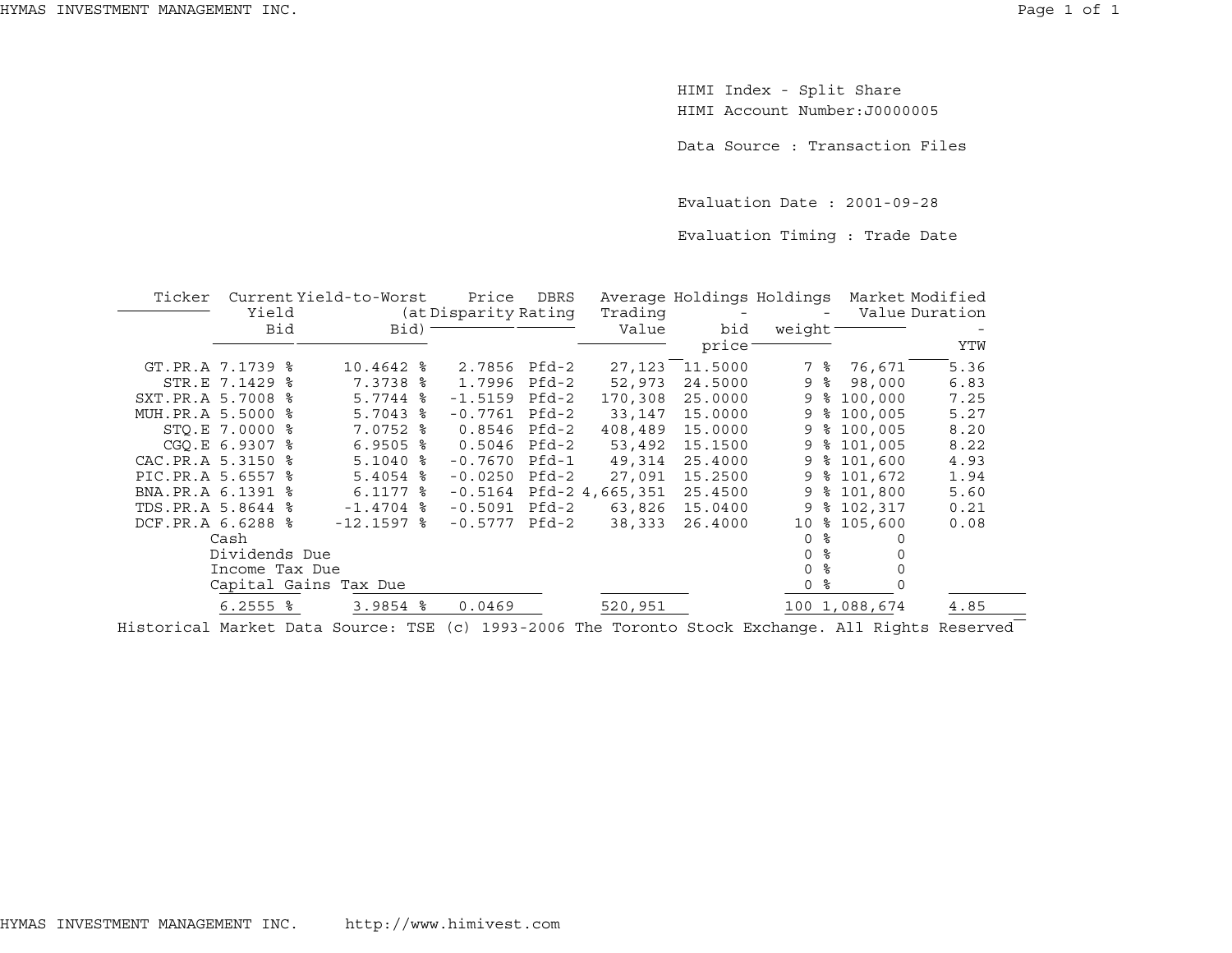HIMI Index - Op Ret HIMI Account Number:J0000004

Data Source : Transaction Files

Evaluation Date : 2001-09-28

Evaluation Timing : Trade Date

| Ticker            | Yield            | Current Yield-to-Worst | Price<br>(at Disparity | <b>DBRS</b><br>Rating          | Trading | Average Holdings Holdings |                     |           | Market Modified<br>Value Duration |
|-------------------|------------------|------------------------|------------------------|--------------------------------|---------|---------------------------|---------------------|-----------|-----------------------------------|
|                   | Bid              | $Big)$ $-$             |                        |                                | Value   | bid                       | weight <sup>-</sup> |           |                                   |
|                   |                  |                        |                        |                                |         | price <sup>-</sup>        |                     |           | YTW                               |
|                   |                  |                        |                        |                                |         |                           |                     |           |                                   |
| GWO.PR.E 4.8958 % |                  | $5.1639$ $8$           |                        | $0.3611Pfd-1(low)n$            | 216,063 | 24.0000                   | 3%                  | 96,000    | 9.33                              |
| BNN.PR.H 5.7731 % |                  | 5.8372 %               |                        | $0.0000$ Pfd-2 $(low)$         | 832,205 | 24.9000                   | 3<br>နွ             | 99,600    | 7.84                              |
|                   | RY.PR.K 4.6424 % | 4.5943 %               |                        | $-0.4412$ Pfd $-1$ (low)       | 200,670 | 25.3100                   | 3                   | \$101,240 | 5.85                              |
|                   | NA.PR.G 8.6360 % | $6.6392$ %             | 0.0000                 | Pfd-2n                         | 46,751  | 25.3300                   | 3                   | \$101,320 | 0.13                              |
|                   | LB.PR.A 8.6326 % | $6.3568$ %             |                        | $0.0000$ Pfd-2 $(low)$         | 28,736  | 25.3400                   | 3                   | \$101,360 | 0.24                              |
| BMO.PR.I 4.6826 % |                  | 4.6087 %               |                        | $-0.3445Pfd-1(low)n$           | 216,333 | 25.3600                   | 3                   | \$101,440 | 6.02                              |
|                   | CM.PR.R 4.8740 % | 4.7933 %               |                        | $-0.4132$ Pfd $-1$ (low) n     | 111,244 | 25.4000                   | 3                   | \$101,600 | 8.85                              |
| BMO.PR.G 4.7151 % |                  | 4.5846 %               |                        | $-0.3161Pfd-1(low)n$           | 249,045 | 25.4500                   | 3                   | \$101,800 | 5.65                              |
|                   | NA.PR.H 7.8585 % | $5.7699$ $8$           | 0.0963                 | $Pfd-2n$                       | 32,909  | 25.4500                   | 3                   | \$101,800 | 0.37                              |
| IGI.PR.A 5.6373 % |                  | $5.5508$ %             | 0.6063                 | Pfd-2n                         | 785,339 | 25.5000                   | 3                   | \$102,000 | 8.54                              |
| BCE.PR.P 6.2696 % |                  | 1.9856 %               |                        | $-0.0631Pfd-2(hiqh)$           | 103,549 | 25.5200                   | 3                   | \$102,080 | 0.54                              |
| PWF.PR.D 5.0485 % |                  | 4.9744 %               |                        | $0.0000Pfd-1(low)n$            | 30,671  | 25.7500                   | 3                   | \$103,000 | 8.36                              |
|                   | CM.PR.N 5.2727 % | 4.7509 %               |                        | $-0.1669$ Pfd $-1$ (low) n     | 32,536  | 25.8500                   | 3                   | \$103,400 | 5.20                              |
|                   | NA.PR.I 6.2863 % | 4.9348 %               | 0.0000                 | Pfd-2n                         | 36,526  | 25.8500                   | 3                   | \$103,400 | 1.60                              |
| LON.PR.D 6.9597 % |                  | 3.7806 %               |                        | $-0.0198$ Pfd $-1$ (low) n     | 34,876  | 26.0500                   | 3                   | \$104,200 | 1.20                              |
| LON.PR.E 6.9098   | ႜ                | 3.7297 %               |                        | $-0.0355Pfd-1(low)n$           | 42,733  | 26.0500                   | 3                   | \$104,200 | 1.20                              |
|                   | TD.PR.J 4.8907 % | $4.6221$ %             |                        | $-0.6392$ Pfd $-1$ (low) n     | 178,861 | 26.0700                   | 3                   | \$104,280 | 6.74                              |
| BNS.PR.E 6.8585 % |                  | 2.5938 %               |                        | $-0.2663$ Pfd $-1$ (low) n     | 95,437  | 26.0700                   | 3                   | \$104,280 | 1.05                              |
|                   | CM.PR.A 5.0727 % | 4.7023 %               |                        | $-0.4551Pfd-1(low)n$           | 542,725 | 26.1200                   | 3                   | \$104,480 | 7.73                              |
| CM.PR.M 5.3726    | ಿ                | 4.5701 %               |                        | $-0.2968$ Pfd $-1$ (low) n     | 80,342  | 26.3000                   | 3                   | \$105,200 | 5.00                              |
| ACO.PR.A 5.4451 % |                  | $5.1279$ %             |                        | $-0.0268$ Pfd-2(low) 1,959,553 |         | 26.4000                   | 3                   | \$105,600 | 7.71                              |
| GWO.PR.B 7.0568 % |                  | 2.8644 %               |                        | $-0.2322Pfd-1(low)n$           | 56,792  | 26.4000                   | 3                   | \$105,600 | 1.20                              |
| BNS.PR.F 6.6956 % |                  | 4.0280 %               |                        | $0.0000Pfd-1(low)n$            | 62,894  | 26.5100                   | 3                   | \$106,040 | 0.89                              |
| PWF.PR.C 6.5814 % |                  | 2.7880 %               |                        | $-0.3691Pfd-1(low)n$           | 35,280  | 26.5900                   | 3                   | \$106,360 | 1.35                              |
| BMO.PR.F 5.1966 % |                  | 3.9460 %               |                        | $-0.8681Pfd-1(low)n$           | 208,147 | 26.7100                   | $\mathfrak{Z}$      | \$106,840 | 2.74                              |
|                   | CM.PR.T 5.6054 % | 4.8458 %               |                        | $-0.1482$ Pfd $-1$ (low) n     | 52,070  | 26.7600                   | 3                   | \$107,040 | 3.52                              |
|                   | TD.PR.H 6.6231 % | 3.8356 %               |                        | $-0.0143$ Pfd $-1$ (low) n     | 33,614  | 26.8000                   | 3                   | \$107,200 | 0.65                              |
|                   | CM.PR.L 5.5316 % | $3.6212$ %             |                        | $-0.9421Pfd-1(low)n$           | 35,209  | 26.9000                   | 3                   | \$107,600 | 1.82                              |
|                   | RY.PR.J 6.5961 % | $2.8059$ %             |                        | $-0.4524Pfd-1(low)n$           | 155,035 | 26.9100                   | 3                   | \$107,640 | 1.55                              |
|                   | TD.PR.K 6.8283 % | $2.4411$ %             |                        | $-0.4928$ Pfd $-1$ (low) n     | 43,534  | 26.9100                   | 3                   | \$107,640 | 1.27                              |
| BNS.PR.I 5.5556 % |                  | 3.8968 %               |                        | $-0.8518$ Pfd $-1$ (low) n     | 48,787  | 27.0000                   | 3                   | \$108,000 | 2.26                              |
| BNS.PR.G 6.4220 % |                  | 2.8546 %               |                        | $-0.7213$ Pfd $-1$ (low) n     | 81,527  | 27.2500                   | 3                   | \$109,000 | 1.36                              |
| BNS.PR.H 6.1832 % |                  | $3.0766$ %             |                        | $-0.8454Pfd-1(low)$ n          | 47,185  | 27.3000                   | 3                   | \$109,200 | 1.59                              |
|                   |                  |                        |                        |                                |         |                           |                     |           |                                   |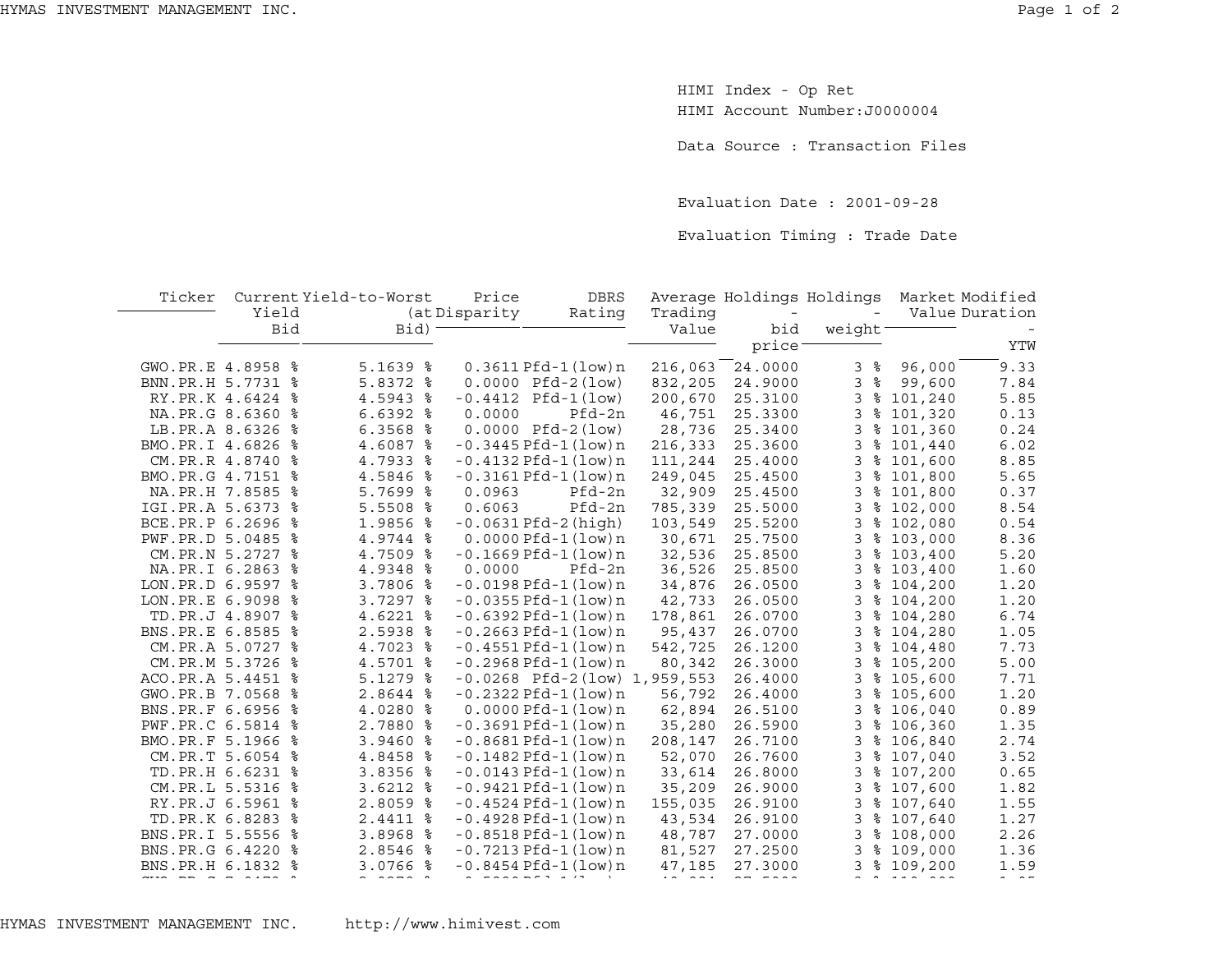| Ticker | Current Yield-to-Worst<br>Yield<br>Bid | (at Disparity)<br>Bid) | Price         | DBRS<br>Rating        | Average Holdings Holdings<br>Trading<br>Value | bid     | $-$<br>weight <sup>-</sup> | Market Modified<br>Value Duration | $\overline{\phantom{a}}$ |  |
|--------|----------------------------------------|------------------------|---------------|-----------------------|-----------------------------------------------|---------|----------------------------|-----------------------------------|--------------------------|--|
|        |                                        |                        |               |                       |                                               | price   |                            |                                   | YTW                      |  |
|        | GWO.PR.C 7.0473 %                      | $2.0279$ %             |               | $-0.5890$ Ptd-1(low)n |                                               | 40,984  | 27.5000                    | 3 % 110,000                       | 1.05                     |  |
|        | Cash                                   |                        |               |                       |                                               |         |                            | 0 <sup>8</sup>                    |                          |  |
|        | Dividends Due                          |                        |               |                       |                                               |         |                            | 0 <sup>8</sup>                    |                          |  |
|        | Income Tax Due                         |                        |               |                       |                                               |         |                            | 0 %                               |                          |  |
|        |                                        | Capital Gains Tax Due  |               |                       |                                               |         |                            | 0 %                               |                          |  |
|        | $6.0829$ $8$                           | $4.1748$ %             | $-0.2697$     |                       |                                               | 197,189 |                            | 100 3,550,440                     | 3.50                     |  |
|        |                                        |                        | $\frac{1}{2}$ |                       |                                               | .       |                            | --- -- -- -                       |                          |  |